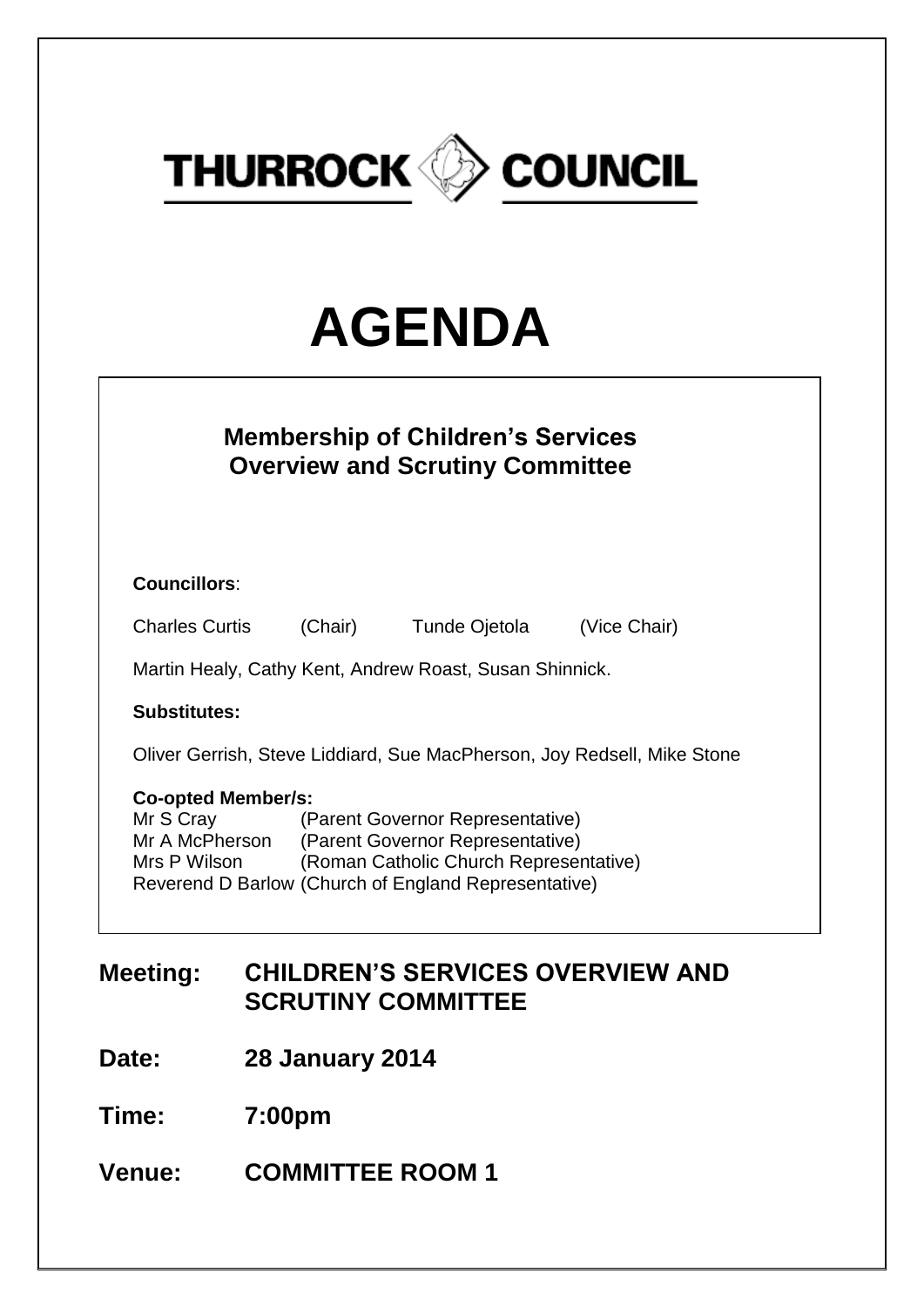## **AUDIO RECORDING NOTICE**

Please note that this meeting may be recorded for transmission and publication on the Council's website. At the start of the meeting the Chair will confirm if all or part of the meeting is to be recorded.

You should be aware that the Council is a Data Controller under the Data Protection Act. Data collected during this recording will be retained in accordance with the Council's Information Management Policy.

Members of the public not wishing any speech or address to be recorded for publication to the Internet should contact Democratic Services to discuss any concerns.

The Council will not publish any part of a recording where members of the public have made it known that they do not wish to appear in any broadcast.

If you have any queries regarding this, please contact the Democratic Services Manager on (01375) 652107.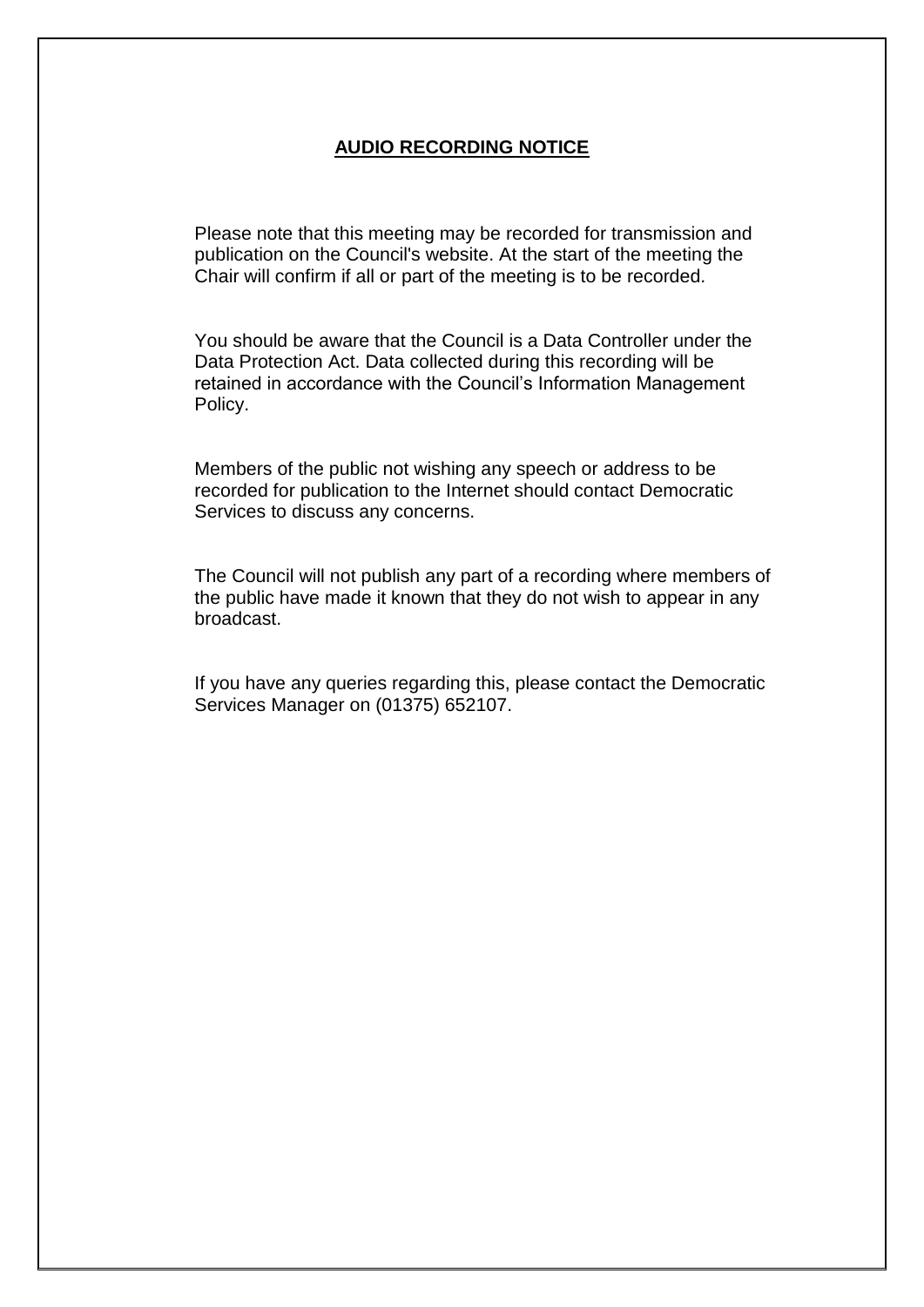#### **DECLARING INTERESTS FLOWCHART - QUESTIONS TO ASK YOURSELF**

#### Breaching those parts identified as a pecuniary interest is potentially a criminal offence

#### **Helpful Reminders for Members**

- Is your register of interests up to date?
- In particular have you declared to the Monitoring Officer all disclosable pecuniary interests?
- Have you checked the register to ensure that they have been transcribed correctly?

#### When should you declare an interest at a meeting?

- What matters are being discussed at the meeting? (including Council, Cabinet, Committees, Subs, Joint Committees and Joint Subs); or If you are a Cabinet Member making decisions other than in Cabinet what matter is before you for single member decision? Does the business to be transacted at the meeting relate to; or likely to affect any of your registered interests and in particular any of your Disclosable Pecuniary Interests? Disclosable Pecuniary Interests shall include your or interests of: your spouse or civil partner's a person you are living with as husband/ wife a person you are living with as if you were civil partners and vou are aware that this other person has the interest What is a Non-Pecuniary interest? - this is an interest which is not pecuniary (as defined) but is nonetheless so significant that a member of the public with knowledge of the relevant facts, would reasonably regard to be so significant that it would materially impact upon your judgement of the public interest What is a disclosable pecuniary interest? - see attached description **Pecuniary Non-pecuniary** If the interest is not already in the register you Declare the nature and extent of your interest including must (unless the interest has been agreed by the enough detail to allow a member of the public to understand Monitoring Officer to be sensitive) disclose the it's nature existence and nature of the interest to the meeting If the Interest is not entered in the register and is not the subject of a pending notification you must within 28 days notify the<br>Monitoring Officer of the interest for inclusion in the register You may participate and vote in the usual way. Please seek advice on Predetermination Unless you have received dispensation upon previous and Bias from the Monitoring Officer. application from the Monitoring, you must: Not participate or participate further in any discussion of the matter at a meeting; Not participate in any vote or further vote taken at the meeting; and
	- leave the room while the item is being considered/voted upon

If you are a Cabinet Member you may make arrangements for the matter to be dealt with by a third person but take no further steps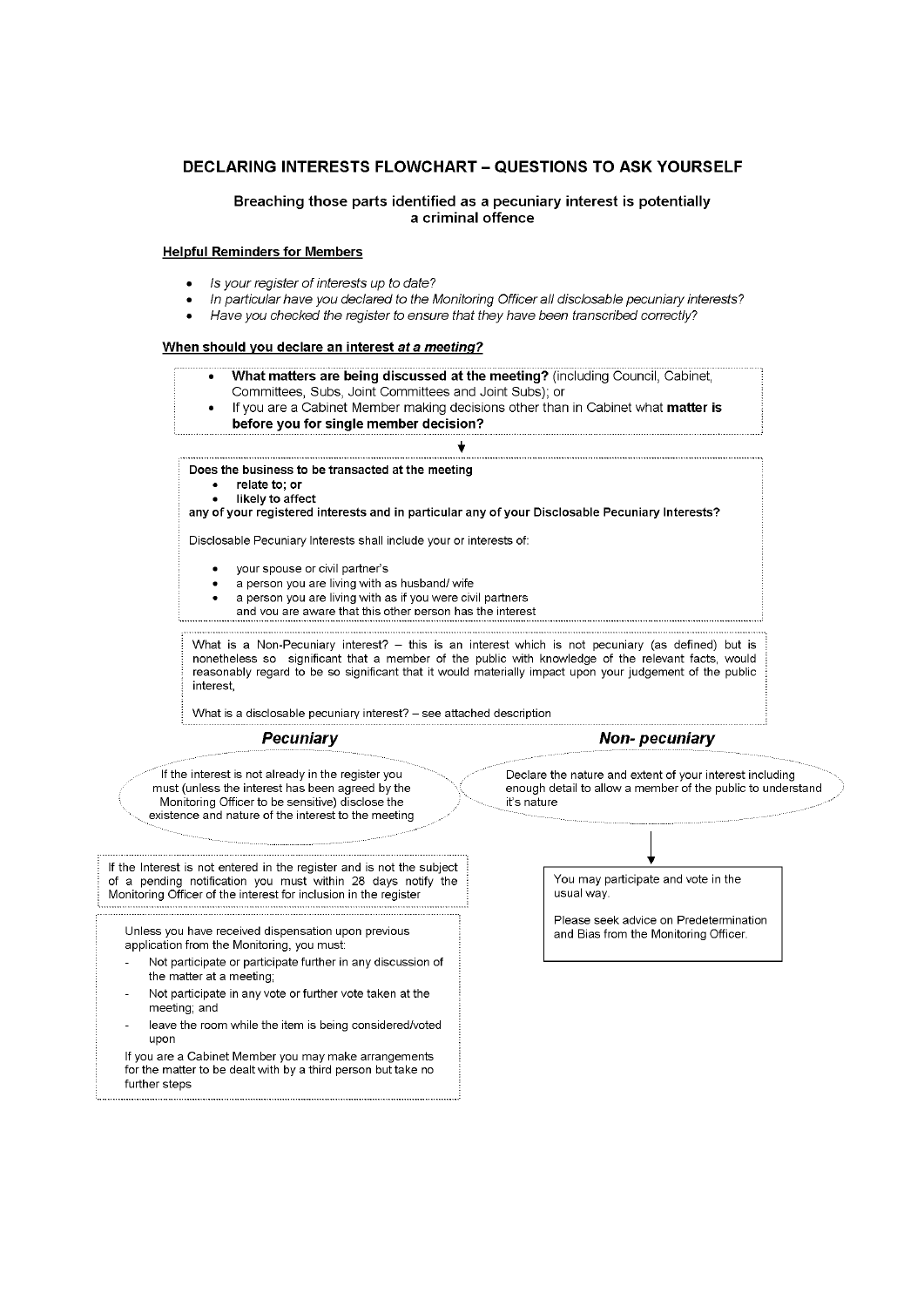## **Disclosable Pecuniary Interests**

| Employment, office, trade,<br>profession or vocation | Any employment, office, trade, profession or vocation carried<br>on for profit or gain.                                                                                                                                                                                                                                                                                                                                                                         |                                                                                                                        |                                                                                                                                                                                                                                                                    |  |
|------------------------------------------------------|-----------------------------------------------------------------------------------------------------------------------------------------------------------------------------------------------------------------------------------------------------------------------------------------------------------------------------------------------------------------------------------------------------------------------------------------------------------------|------------------------------------------------------------------------------------------------------------------------|--------------------------------------------------------------------------------------------------------------------------------------------------------------------------------------------------------------------------------------------------------------------|--|
| Sponsorship                                          | Any payment or provision of any other financial benefit (other<br>than from the relevant authority) made or provided within the<br>relevant period in respect of any expenses incurred by a<br>Member in carrying out their duties as a member, or towards<br>the election expenses of a Member.<br>This includes any payment or financial benefit from a trade<br>union within the meaning of the Trade Union and Labour<br>Relations (Consolidation) Act 1992 |                                                                                                                        |                                                                                                                                                                                                                                                                    |  |
| Contracts                                            | Any contract which is made between the relevant person (or a<br>body in which the relevant person has a beneficial interest)<br>and the relevant authority-                                                                                                                                                                                                                                                                                                     |                                                                                                                        |                                                                                                                                                                                                                                                                    |  |
|                                                      | (a)<br>under which goods or services are to be provided or<br>works are to be executed; and                                                                                                                                                                                                                                                                                                                                                                     |                                                                                                                        |                                                                                                                                                                                                                                                                    |  |
|                                                      | (b)                                                                                                                                                                                                                                                                                                                                                                                                                                                             |                                                                                                                        | which has not been fully discharged.                                                                                                                                                                                                                               |  |
| Land                                                 | Any beneficial interest in land which is within the area of the<br>relevant authority.                                                                                                                                                                                                                                                                                                                                                                          |                                                                                                                        |                                                                                                                                                                                                                                                                    |  |
| Licences                                             | Any licence (alone or jointly with others) to occupy land in the<br>area of the relevant authority for a month or longer.                                                                                                                                                                                                                                                                                                                                       |                                                                                                                        |                                                                                                                                                                                                                                                                    |  |
| Corporate tenancies                                  | Any tenancy where (to the Member's knowledge)—                                                                                                                                                                                                                                                                                                                                                                                                                  |                                                                                                                        |                                                                                                                                                                                                                                                                    |  |
|                                                      | (a)<br>the landlord is the relevant authority; and                                                                                                                                                                                                                                                                                                                                                                                                              |                                                                                                                        |                                                                                                                                                                                                                                                                    |  |
|                                                      | (b)<br>the tenant is a body in which the relevant person has a<br>beneficial interest.                                                                                                                                                                                                                                                                                                                                                                          |                                                                                                                        |                                                                                                                                                                                                                                                                    |  |
| <b>Securities</b>                                    | Any beneficial interest in securities of a body where-                                                                                                                                                                                                                                                                                                                                                                                                          |                                                                                                                        |                                                                                                                                                                                                                                                                    |  |
|                                                      | (a)                                                                                                                                                                                                                                                                                                                                                                                                                                                             | that body (to the Member's knowledge) has a place of<br>business or land in the area of the relevant authority;<br>and |                                                                                                                                                                                                                                                                    |  |
|                                                      | (b)                                                                                                                                                                                                                                                                                                                                                                                                                                                             |                                                                                                                        | either-                                                                                                                                                                                                                                                            |  |
|                                                      |                                                                                                                                                                                                                                                                                                                                                                                                                                                                 | (i)                                                                                                                    | the total nominal value of the securities exceeds<br>£25,000 or one hundredth of the total issued share<br>capital of that body; or                                                                                                                                |  |
|                                                      |                                                                                                                                                                                                                                                                                                                                                                                                                                                                 |                                                                                                                        | (ii) if the share capital of that body is of more than one<br>class, the total nominal value of the shares of any<br>one class in which the relevant person has a<br>beneficial interest exceeds one hundredth of the<br>total issued share capital of that class. |  |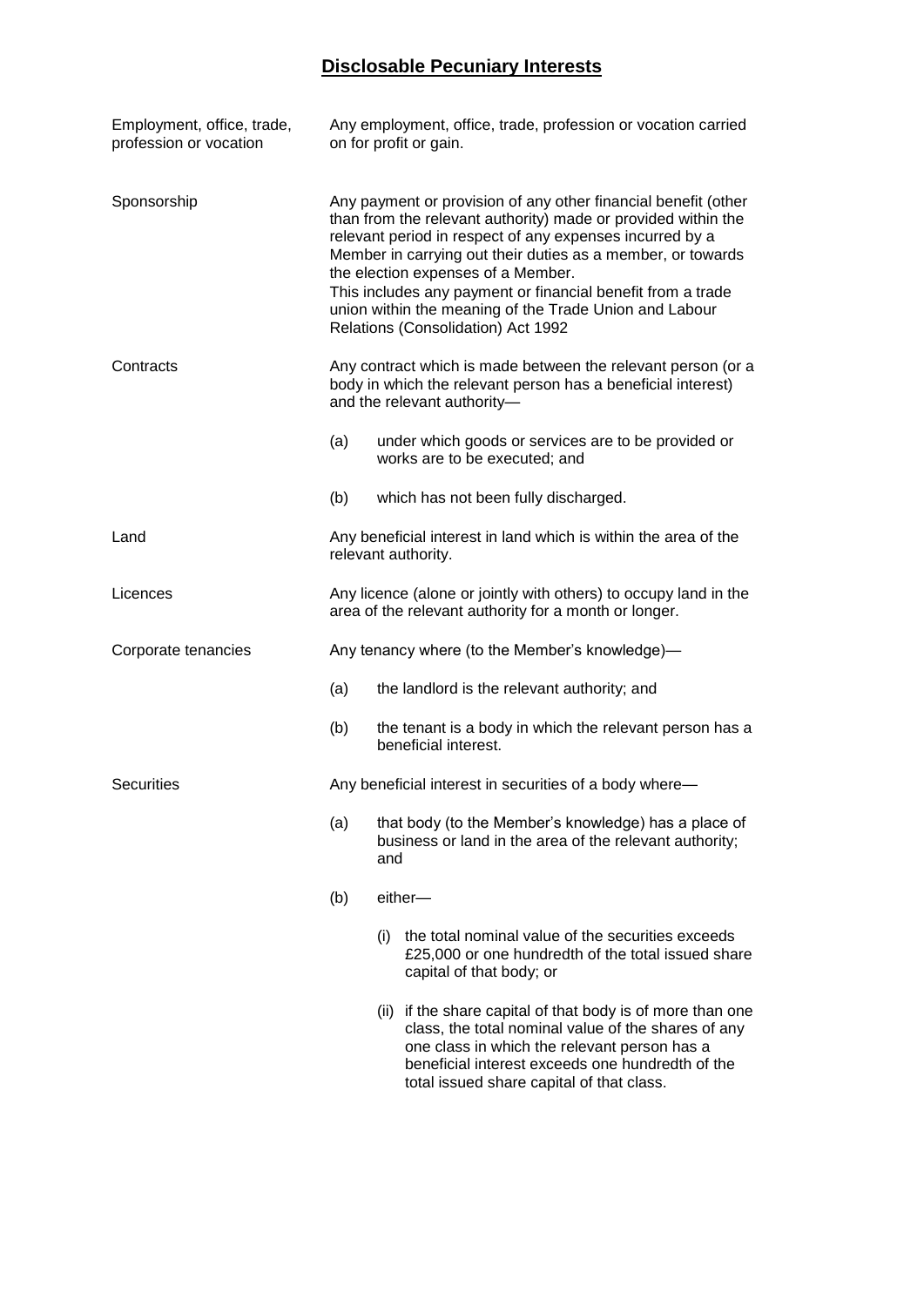# **Our Vision for Thurrock:**

**"***Thurrock***: A place of opportunity, enterprise and excellence, where individuals, communities and businesses flourish".**

# **Achieving Our Vision:**

To achieve our vision, we have identified five strategic priorities:

## **1. Create a great place for learning and opportunity**

- Ensure that every place of learning is rated "Good" or better
- Raise levels of aspirations and attainment so that local residents can take advantage of job opportunities in the local area
- Support families to give children the best possible start in life

## **2. Encourage and promote job creation and economic prosperity**

- Provide the infrastructure to promote and sustain growth and prosperity
- Support local businesses and develop the skilled workforce they will require
- Work with communities to regenerate Thurrock's physical environment

## **3. Build pride, responsibility and respect to create safer communities**

- Create safer welcoming communities who value diversity and respect cultural heritage
- Involve communities in shaping where they live and their quality of life
- Reduce crime, anti-social behaviour and safeguard the vulnerable

## **4. Improve health and well-being**

- Ensure people stay healthy longer, adding years to life and life to years
- Reduce inequalities in health and well-being
- Empower communities to take responsibility for their own health and wellbeing

## **5. Protect and promote our clean and green environment**

- Enhance access to Thurrock's river frontage, cultural assets and leisure opportunities
- Promote Thurrock's natural environment and biodiversity
- Ensure Thurrock's streets and parks and open spaces are clean and well maintained

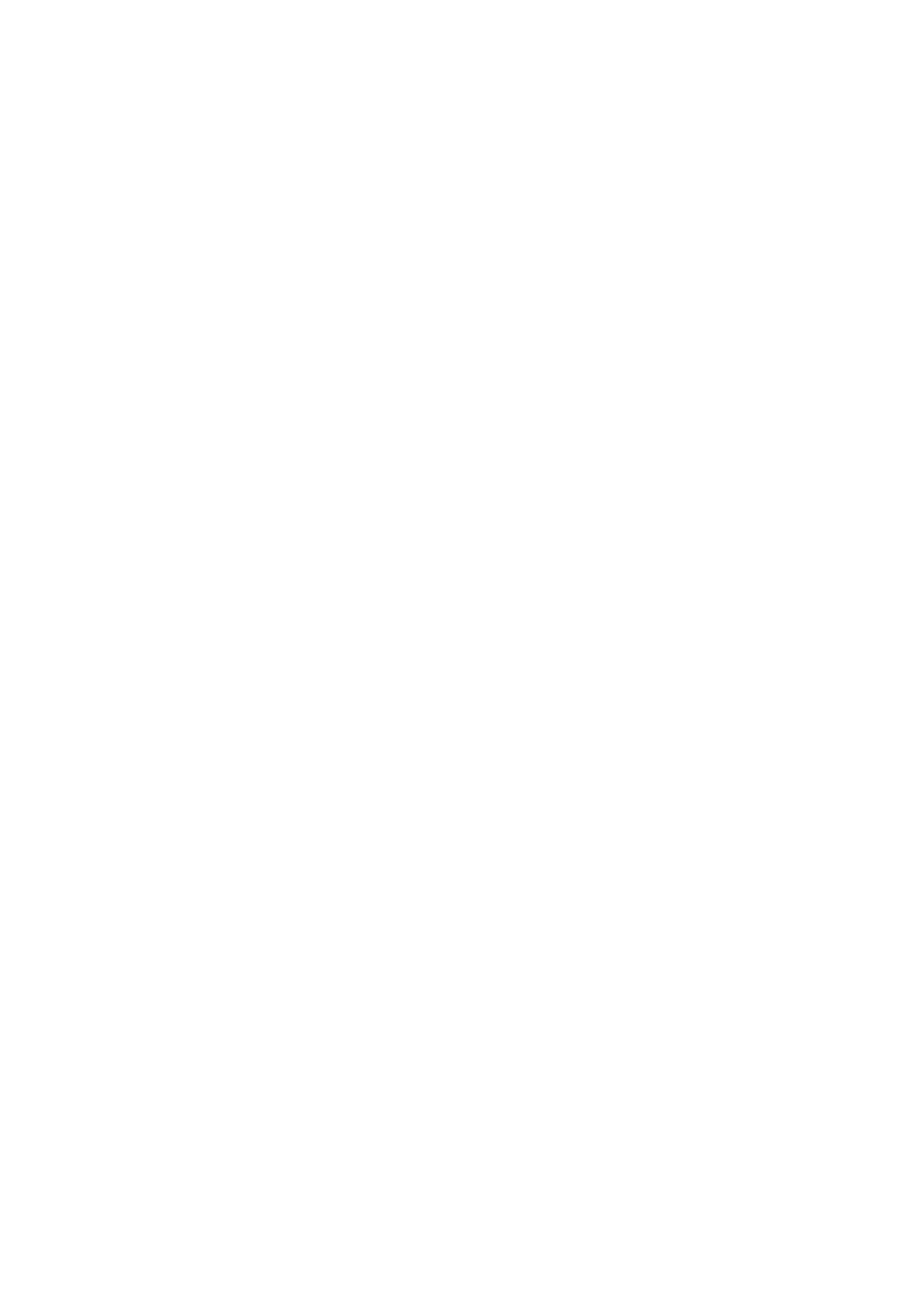

*Meeting:* **CHILDREN'S SERVICES OVERVIEW AND SCRUTINY COMMITTEE** *Date:* 28 January 2014 *Time:* 7:00pm *Venue:* Committee Room 1

# **A G E N D A**

- **1. Apologies for absence.**
- **2. To approve as a correct record the minutes of the Children's Services Overview and Scrutiny Committee Meeting held on 10 December 2013 (Page 3-14).**
- **3. To receive additional items that the Chair is of the opinion should be considered as a matter of urgency, in accordance with Section 100B (4) (b) of the Local Government Act 1972.**

## **4. Declaration of interests**

- a) Members are reminded that they should declare any interests as appropriate and in accordance with the adopted Code of Conduct.
- b) Members are also reminded to declare the existence and nature of a Political Party Whip, as set out in Chapter 4, Part 3, Paragraph 12 of the Constitution.

## **5. Palmer's College Ofsted Action Plan**

The report is attached at **page 15-22.**

### **6. Pupil Place Plan (2014-2018)**

The report is attached at **page 23-106.**

### **7. Education Commission**

The report is attached at **page 107-116.**

## **8. Safeguarding and Child Protection**

The report is attached at **page 117-130.** 

## **9. Thurrock Local Safeguarding Children Board (LSCB) Annual Report 2012-13**

The report is attached at **page 131-168.**